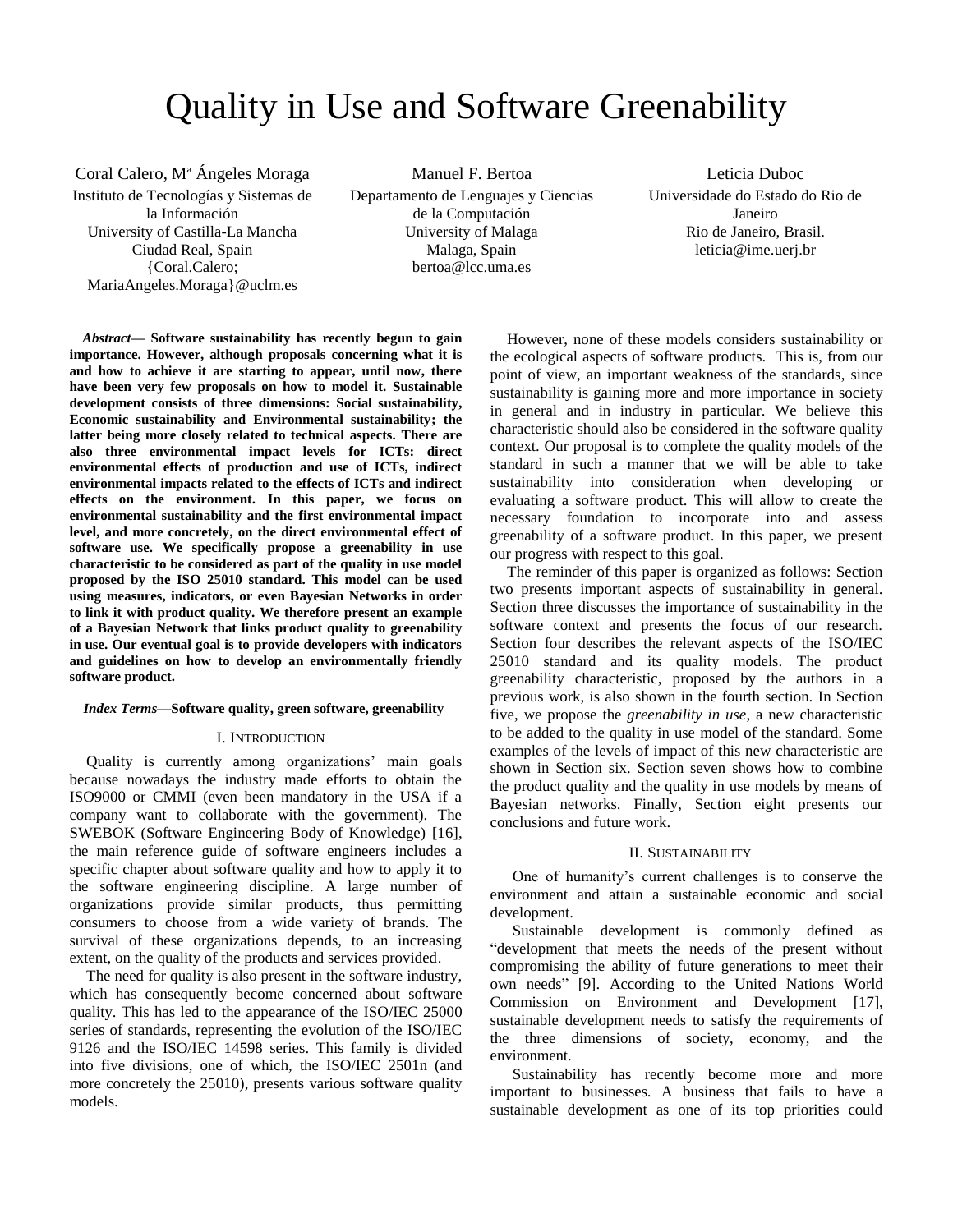receive considerable public criticism and subsequently lose market legitimacy [\[6\]](#page-8-3). The authors of [\[6\]](#page-8-3) state that, according to a global IBM survey in 2008, 47% of organizations have started to redesign their business models on the basis of sustainability, treating sustainable development as a new source of innovation, an opportunity for cutting costs, and an mechanism by which to gain competitive advantages; all of which can be summarized under the concept of "strategic sustainability", introduced by [\[15\]](#page-8-4).

As noted by [\[6\]](#page-8-3), technology is doubly important to pursue strategic sustainability. On the one hand because it helps organizations tackle environmental issues (using web conferences, repositories, etc.) and on the other because technology is often responsible for major environmental degradation (amounts of energy consumed by the engineering processes needed to manufacture products). This mixed role puts technology organizations under tremendous conflicting pressures. Internally they are pressed to transform existing engineering processes to make them more environmentally friendly, while externally they are expected to design new products that improve the sustainability of society.

## III. SOFTWARE SUSTAINABILITY

Although there have been initiatives related to Green IT, efforts in the Green software area are still in early stages. Software development should not remain indifferent to the need to construct software products that contribute towards sustainability during both their creation and use. Software is the core of any IT technology, and the way by which it is developed can greatly influence the activities that need this software to be accomplished, such as the functions provided or how the IT infrastructure is used.

However, while sustainability is a standardized practice in a number of engineering disciplines, efforts in software engineering are recent and still immature [\[14\]](#page-8-5), and the way to achieve sustainable software is mainly by improving its power consumption [\[2\]](#page-8-6). However, this is a very restrictive interpretation of what software sustainability is.

Sustainable software is a "software whose direct and indirect negative impacts on economy, society, human beings and the environment that result from the development, deployment and usage of the software are minimal and/or have a positive effect on sustainable development" [\[5\]](#page-8-7).

This idea can be extended to cover the whole software development process. Sustainable Software Engineering can thus be referred as "the art of defining and developing software products in such a way that the negative and positive impacts on sustainability that result and/or are expected to result from the software product over its whole lifecycle are continuously assessed, documented, and optimized" [\[4\]](#page-8-8).

The UN identifies three dimensions for sustainable development – social sustainability, economical sustainability and environmental sustainability [\[17\]](#page-8-2). We relate them to software as follows:

 Social sustainability is related to software use (by whom, how and under what circumstances software may be used);

- Economic sustainability is related to aspects of the software business, but not to its development;
- Environmental sustainability deals with technical aspects of software development.

Software product development mainly affects the environment via the consumption of resources that occurs during its use and production. The most direct (and obvious) impact of a software product is energy consumption, but other resources may also have a negative impact on the software's sustainability. The use of a processor, increased needs of memory and disk storage, network utilization and bandwidth, the potential relocation of software production and use, among others, are also elements to take into account.

We believe that it is of prime importance to pay the necessary attention to the environmental dimension of sustainability in the software context, which we term as *green software* or *software greenability*. figure 1 provides a graphic representation of our research focus.



Fig. 1. Greenability as environmental sustainability

Furthermore, according to [\[1\]](#page-8-9), there are three environmental impact levels of ICTs:

- 1st order: direct environmental effects of production and use of ICTs;
- 2nd order: indirect effects of using the system (resource and energy conservation owing to optimization or substitution of product materials);
- 3rd order: indirect, long term, effects of using the system (lifestyle changes that may impact on the environment).

We believe that, during development, the 1st level impact can be taken into account more easily because it is related to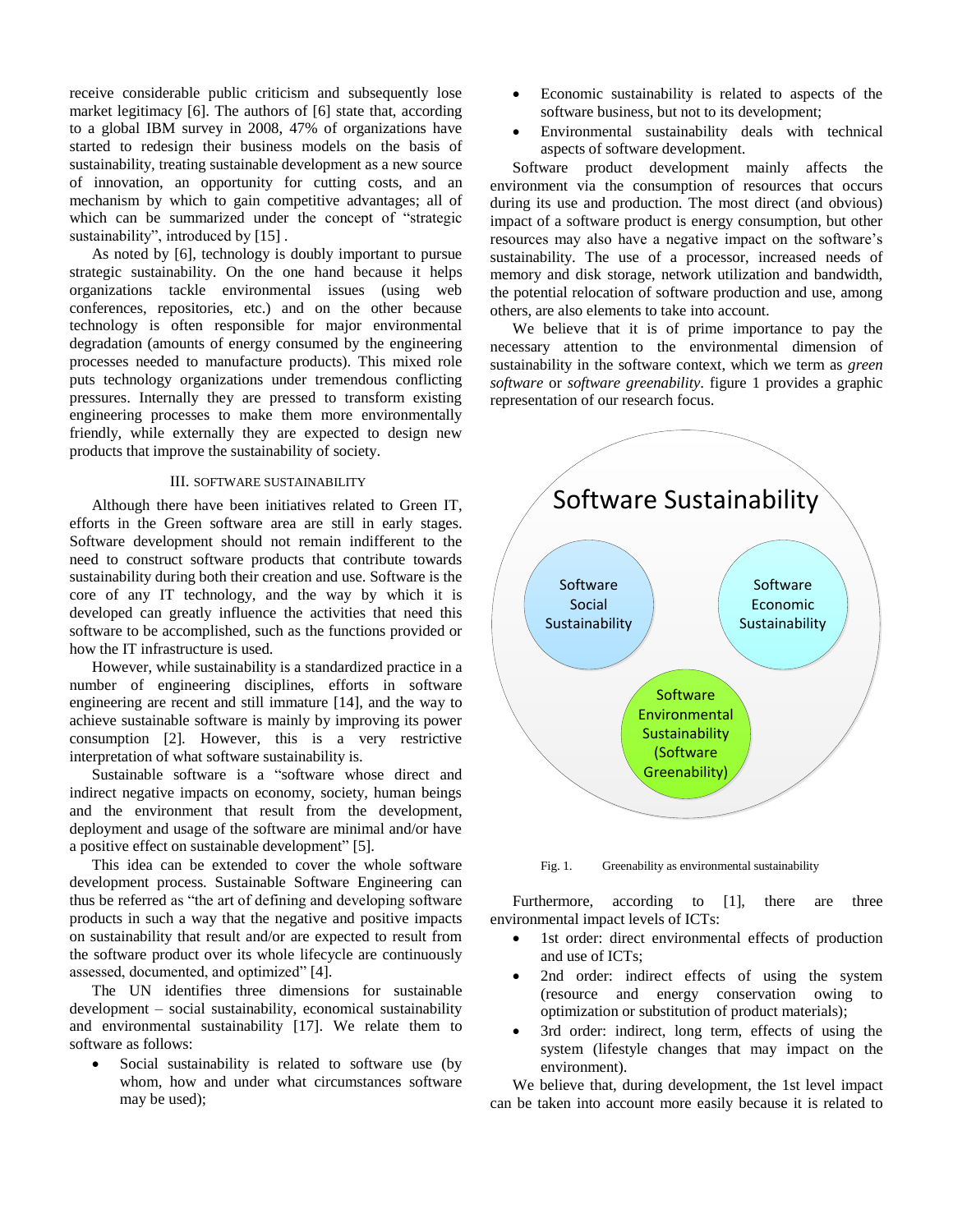the direct effects of the software. The other levels will depend on how the software will be used, environmental aspects, and other external factors out of the developer's control. Therefore, our work focus on the 1st level impacts, which will to some extent have an influence on the second level (figure 2).



### IV. SOFTWARE QUALITY AND GREENABILITY

When a software product is developed it is necessary to specify the requirements that the product should satisfy. Software requirements can be classified into functional and non-functional requirements.

The former should define the fundamental actions that must take place in the software in accepting and processing the inputs and in processing and generating the outputs [\[8\]](#page-8-10). The functional requirements are therefore related to the "What" of a software product.

Non-functional requirements can be seen as requirements that constrain or set some quality attributes upon functionalities [\[7\]](#page-8-11). This means that non-functional quality requirements can be seen as the "How" of a software product.

Bearing in mind that software greenability is a means to improve a software product, we believe that it must be part of quality and, therefore, it is related to non-functional requirements. The first step should therefore be to include greenability in software quality.

According to ISO/IEC 25010 (figure 3), process quality influences product quality, which in turn influences quality in use. On the other hand, quality in use depends on the software product, which depends on process quality.



The quality of a system is defined as the degree to which the system satisfies the stated and implied needs of its various stakeholders, and thus provides value. These stated and implied needs are represented in the SQuaRE series of standards in various models (figure 4).

This international standard defines three quality models. Two of them, the product quality model and the quality in use model, are related to the product, while the third is related to the quality of data. Our work is focused on the first two.



The software product quality model is composed of eight characteristics, which are further subdivided into subcharacteristics that can be measured internally or externally.

As is stated in the standard, "the product quality model is useful for specifying requirements, establishing measures, and performing quality evaluations" [\[10\]](#page-8-12). The quality characteristics defined can be used as a checklist in order to ensure a comprehensive treatment of quality requirements, thus providing a basis that can be used to estimate the consequent effort and activities that will be needed during systems development. The characteristics in the product quality model are intended to be used as a set when specifying or evaluating software product quality".

The system quality in use model is composed of five characteristics, which are further subdivided into subcharacteristics that can be measured when a product is used in a realistic context. These characteristics are thus a starting point for requirements, and can be used to measure the impact of the quality of the system in use and maintenance.

The software product quality characteristics can be used to specify and evaluate detailed characteristics of the software product that are prerequisites for achieving desired levels of quality in use.

### *A. Software Product Greenability*

In [\[3\]](#page-8-13), we have proposed the inclusion of sustainability in the software product model of the ISO/IEC 25010 standard [\[10\]](#page-8-12). However, naming the characteristic "sustainability" was not ideal because, as explained in section III, greenability deals with the technical aspects of the sustainability (see figure 1). Furthermore, the proposal did not consider capacity optimization as part of this greenability. We therefore refine that proposal as follows:

The proposal includes four sub-characteristics for the product greenability characteristic (figure 5):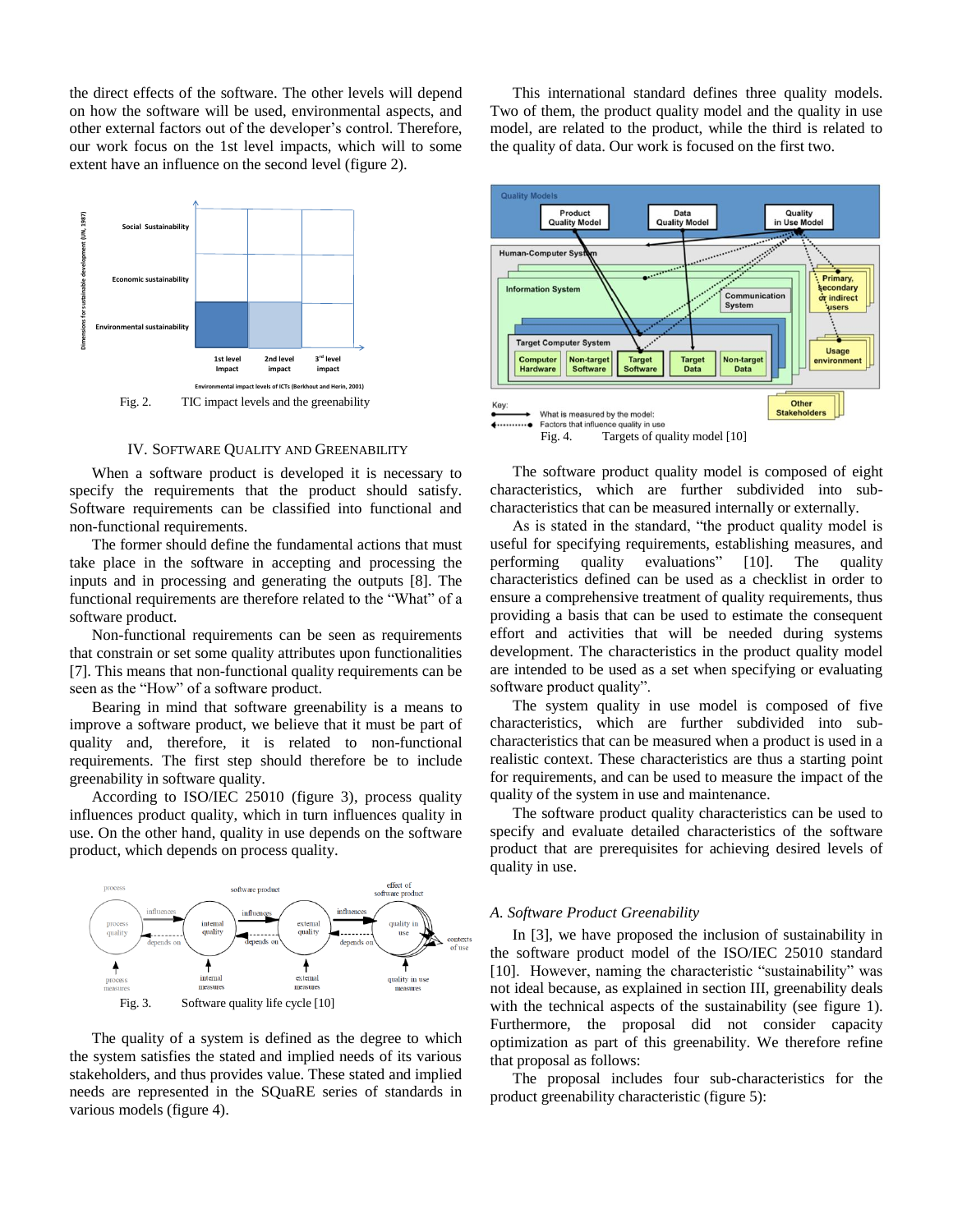- Energy efficiency. Degree of effectiveness and efficiency with which a software product consumes energy when performing its functions.
- Resource optimization. Degree to which the resources expended by a software product, when performing its functions, are used in an optimal manner. As in the standard, the authors consider that resources can include: other software products, the software and hardware configuration of the system, and materials (such as print paper, storage media).
- Capacity optimization. Degree to which the maximum limits of a product or system parameter meet requirements in an optimal manner, allocating only those which are necessary.
- Perdurability. Degree to which a software product can be used over a long period, being, therefore, easy to modify, adapt and reuse.

The next step in the process of integrating greenability into the software quality should be to include it in the quality in use model presented in ISO/IEC 25010.

Therefore, software product greenability can be defined as: Degree to which a product lasts over time, optimizing the parameters, the amounts of energy and the resources used.



Greenability, however, is not only relevant to the software product. As shown in figure 3, software product quality influences quality in use and quality in use, depends on the software product quality. So, it is also necessary to study the inclusion for the greenability in the quality in use model.

V. ADDING GREENABILITY TO THE QUALITY IN USE MODEL

The process of including a new characteristic in the standard requires a set of actions:

- A. Working with the sub-characteristics: The identification and definition of the sub-characteristics is carried out.
- B. Defining the new characteristics: new characteristics formally defined/refined, considering the subcharacteristics.
- C. Reviewing quality in use characteristics: the model is reviewed in order to check whether it is affected by the inclusion of the new characteristic.
- D. Redefining quality in use: the quality in use definition is reviewed in order to include the new characteristic in it.

Note that this is not a linear process, but an iterative one, as the completion of one action may lead to the review of the previous ones.

#### *A. Working with the sub-characteristics*

We identified the sub-characteristics in two steps. First, we studied the model characteristics in order to determine which existing characteristics would affect greenability. Secondly, we considered adding new sub-characteristics not derived from the previous step. We have done this by using the definition of the characteristics provided in the standard trying to determine its influence on the greenability in use. We have consequently obtained the following sub-characteristics:

- *Efficiency Optimization*. Optimization of resources expended in relation to the accuracy and completeness with which users achieve goals. Relevant resources can include time consumption, software resources, etc.
- *User's environmental perception*. Degree to which users are satisfied with their perception of the consequences that the use of software will have on the environment.
- *Minimization of environmental effects*. Degree to which a product or system reduces the effects on the environment in the intended contexts of use.

## *B. Defining new characteristics*

New characteristics are formally defined and refined, considering the sub-characteristics identified above. In this case, only one new characteristic has been identified:

*Greenability in use. Degree to which a software product can be used by optimizing its efficiency, by minimizing environmental effects and by improving the environmental user perception.*

Because of the two first steps, we have obtained the new characteristic and sub-characteristics shown in figure 6.



Fig. 6. Quality in use Greenability

# *C. Reviewing quality in use characteristics*

It is now necessary to review the definitions of the other quality in use characteristics that could be affected by the inclusion of the new one. The following definitions have therefore been redefined:

*Context coverage. Degree to which a product or system can be used with effectiveness, efficiency, freedom from risk,*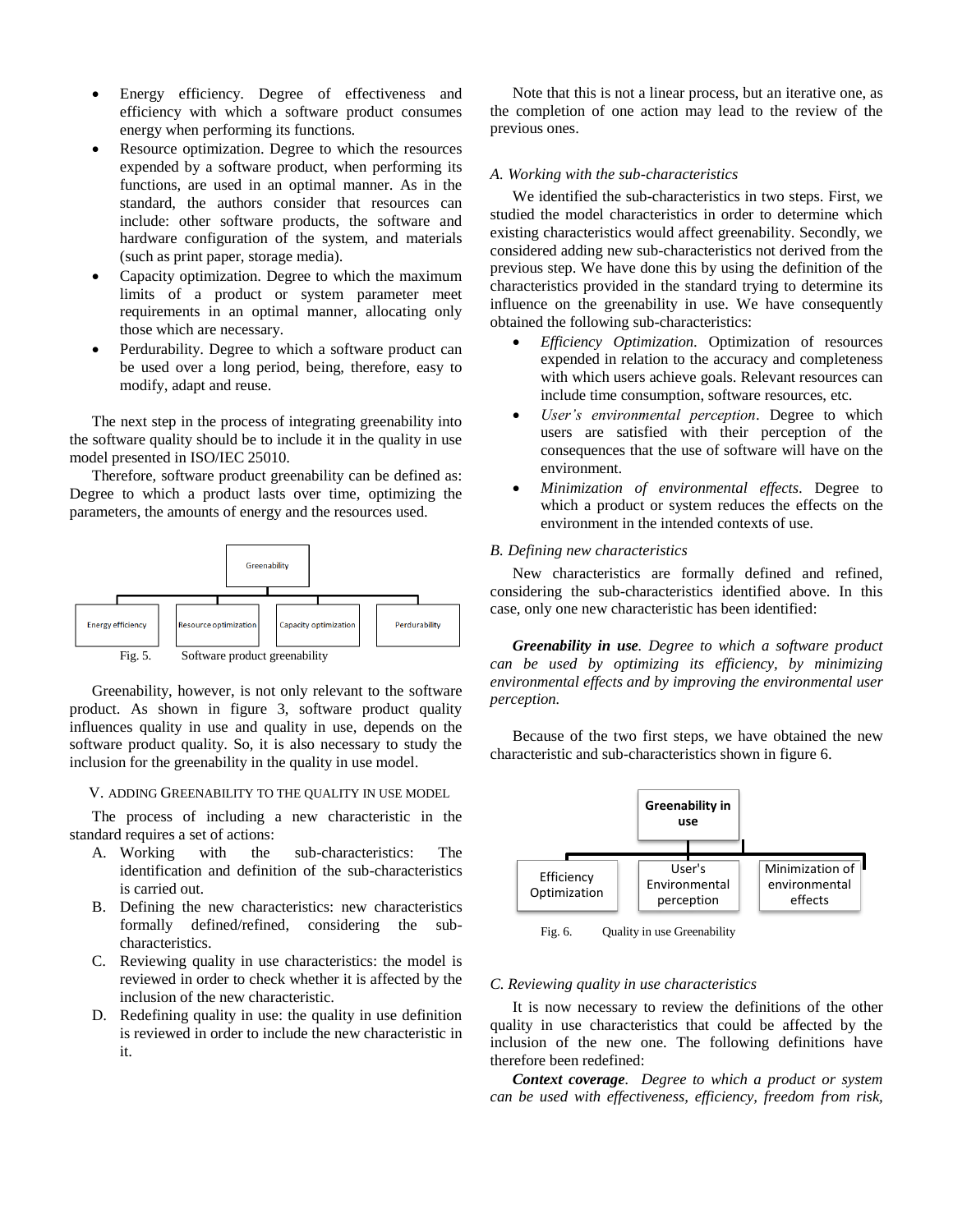*greenability and satisfaction in both specified contexts of use and in contexts beyond those initially explicitly identified*

*Context completeness. Degree to which a product or system can be used with effectiveness, efficiency, freedom from risk, greenability and satisfaction in all the specified contexts of use*

*Flexibility. Degree to which a product or system can be used with effectiveness, efficiency, freedom from risk, greenability and satisfaction in contexts beyond those initially specified in the requirements*

## *D. Redefining quality in use*

Finally, the last step is to review the quality in use definition in such a manner that it takes into account the new added characteristic.

*Quality in use is the degree to which a product or system can be used by specific users to meet their needs in order to achieve specific goals with efficiency, freedom from risk, greenability and satisfaction in specific contexts of use*.

The result of this process is the new quality in use model shown in figure 7.



#### Fig. 7. Complete Quality in use model

# VI. STUDYING THE IMPACT LEVELS OF ICTS WITH REGARD TO GREENABILITY.

As previously indicated our work is focused on minimizing the first level impact of software, although it may also affect the second and third levels (see Section II and figure 2). It must be noted that effects at the third level are indirect and more difficult to consider during the software development.

In this section, we wish to provide an example of the relationship between a greenability in use sub-characteristics and the ICT impact levels.

# *A. Sub-characteristic: Efficiency Optimization*

Domain application: Application with which to generate reports

First level impact

• Negative. The user wishes to obtain an annual report of the company's total expenditure grouped by department. However, the application does not provide

this option and it is necessary to generate an expense report for each department. This implies that in order for the user to perform this task, s/he must use more resources.

 Positive. The application provides accurate information about the enterprise's light consumption expenditure.

Second level impact

- Negative: The data recovery processes are slower because data are scattered in several reports.
- Positive: Reports are stored in digital format, signifying that reports on paper are not necessary (ematerialization).

Third level impact

 A growth in IT-related services supposes a structural change and a new way of using resources at company level.

As will be noted, the development of a green software product impacts directly on the first level but also influences the second and may even reach the third.

Having defined the product quality (PQ) and the quality in use (QiU) models, the next step is to discover how to link them.

## VII. LINKING PRODUCT QUALITY AND QUALITY IN USE

By incorporating greenability to the software product quality and to the quality in use models of the ISO/IEC 25010 standard, we have created the foundations for assessing and achieving greenability in software. Therefore, we must consider the greenability of both the software product itself and of the software in use. However, as discussed in [\[12\]](#page-8-14), the ISO/IEC 25010 standard (figure 3) states that there is a relationship between the product quality and the quality in use, but it does not say how to make this connection.

In fact, in the software quality field, most efforts have been made as regards product quality and it is difficult to find works on quality in use. The emphasis has principally been placed on assessing the quality of software products because they are more precisely defined in literature, can be more easily identified (and are thus easier to evaluate), and also because of the "dependency" of QiU on product quality.

This relationship between the product and the quality in-use of the software product would appear to be based on the assumption than having a product with high quality will guarantee a product with a high QiU. However, this is not necessarily true in many situations. The fact that a product has the best quality does not necessarily guarantee that the product will fulfill the user's needs in its context of use, especially when the overall quality (as perceived by the end-user) is composed of many conflicting factors. A Ferrari is not the best car to go to work in if you are a social worker in a deprived suburb in the outskirts of New York.

Our focus on the quality assessment is exactly the opposite: concentrating on the quality in use as the driving factor to consider when designing a software product, or when selecting the product that best fits a user's needs. There are several reasons why we feel the need to challenge the traditional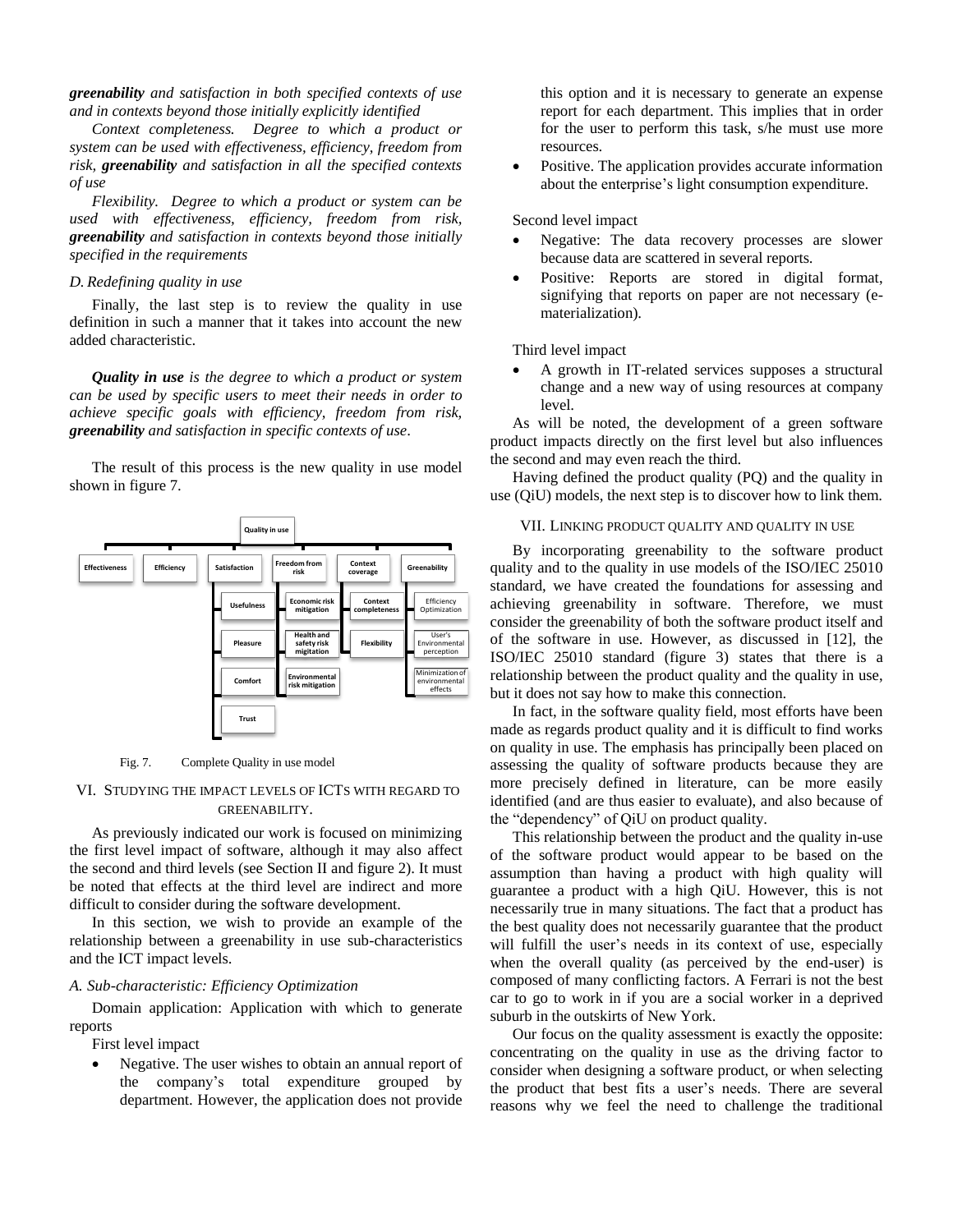approach used to evaluate the quality of a software product. Firstly, not all the product quality characteristics of a software product have the same influence on its QiU. This, together with the false assumption regarding the direct dependency between the product quality and the QiU mentioned above, frequently forces some of the product aspects (which are non-critical for the end user) to be over-specified for the sake of ensuring a certain level of QiU. This unnecessarily increases costs, development efforts and, resource usage, without a direct effect on the advantages that the end-user perceives.

We therefore focus on the QiU, and we analyze the relationship between the product quality and the QiU of a software product in the opposite direction to that which has traditionally occurred. This means applying a 'backward' analysis (we start with a given level of QiU and we wish to determine the minimum level of product quality that will guarantee such a desired quality in use), as opposed to the traditional "forward" analysis (by which we attempt to determine the level of QiU of a software product, given a measured level of product quality). In order to obtain a (good) level of quality in use, the goal would in fact be to be able to select the reduced set of really relevant product quality subcharacteristics that ensure the required level of quality. Focusing solely on them will avoid superfluous costs or irrelevant features which may unnecessarily increase the final impact on the environment and also the price of the product.

## *A. Use of Bayesian Networks*

In order to determine the relationship between the quality in use (QiU) and the product quality (PQ), we need statistical methods and tools that can carry out backward analyses. However, the commonly used linear regression (LR) or principal component analysis (PCA) are not useful here because they conduct forward analysis and need initial numerical information at data level, which is in many cases difficult to obtain. However, Bayesian Belief Networks (or, simply, Bayesian Networks, BNs) can be very useful. A BN is a directed acyclic graph, whose nodes are the uncertain variables and whose edges are the casual or influential links between variables. A Conditional Probability Table (CPT) is associated with each node in order to denote such causal influence [\[11\]](#page-8-15).

To define a BN it is necessary to: (1) provide the set of random variables (nodes) and the set of relationships (causal influence) among those variables; (2) build a graph structure with them; and (3) define conditional probability tables associated with the nodes. These tables determine the weight (strength) of the links of the graph and are used to calculate the probability distribution of each node in the BN.

The use of BNs thus allows us to model the different relationships among the characteristics and sub-characteristics of the product quality and the QiU, in addition to the degree of dependence or influence among them. This signifies that it is necessary to define the structure and conditional probability tables in which the uncertainty relationships among the BN nodes (characteristics) that we wish to build are reflected. Once the network has been defined, it is necessary to train it using a set of controlled experiments, so that it "learns".

The trained network can additionally be used to make inferences about the values of the variables in the network. Bayesian propagation algorithms use probability theory to make such inferences, using the information available (usually a set of observations or evidences). Such inferences can be abductive, and if we wish to determine the product quality subcharacteristics we must consider guaranteeing a required level of QiU (the cause that best explains the evidence); or predictive, if we wish to determine the probability of obtaining certain results in the future. All the variables in the network can therefore be used as either a source of information or an object of prediction, depending on the evidence available and on the goal of the diagnostic process.

## *B. Modelling the Bayesian Network*

In this point, we show how to prepare a Bayesian Network in order to link product quality and quality in use. It should be noted that this is a general example as regards how to use this approach, and that it must be tailored to specific contexts.

Our working hypothesis is that the PQ has an influence on the QiU and that this influence can be modeled and studied by using a BN, in such a way that we can conduct a backward analysis of the required level of PQ to ensure a given level of QiU. We have successfully applied this approach previously [\[12\]](#page-8-14), and other authors have also used the BN for the assessment of software quality [\[13\]](#page-8-16).

In order to model the Bayesian Network, it is first necessary to identify the relationships between the PQ characteristics and the Quality in use. The relationship between PQ and QiU can be modeled by determining the characteristics of the former that affect the characteristics of the latter. As our present focus is on greenability, we shall focus the process solely on the greenability in use characteristic (although the same process can be applied to the other QiU characteristics).

It is then necessary to identify the PQ characteristics that have a significant influence on the greenability in use subcharacteristics. This is done by using the definitions provided in the standard along with those defined in this paper for the new sub-characteristics related to greenability. This process is made by a set of experts in quality. Firstly, they established the relationship among the characteristics independently. Next, they made a meeting to interchange opinions and agree on values. Table 1 shows these relationships by employing a matrix, in which the "X" indicates a relationship between these characteristics.

The next step is to determine the relationship between the sub-characteristics of the QP characteristics and the subcharacteristics of the greenability (using the information in Table I as a starting point). This step is necessary because if it were not taken we would be assuming that, for example, all the reliability sub-characteristics have the same influence on the efficiency optimization and this might not be true (it could perhaps be more closely related to fault tolerance than to maturity).

We have chosen only one of the greenability in use subcharacteristics in order to continue with the example. More specifically, and based on the results shown in Table I, we decided to work with the environmental user perception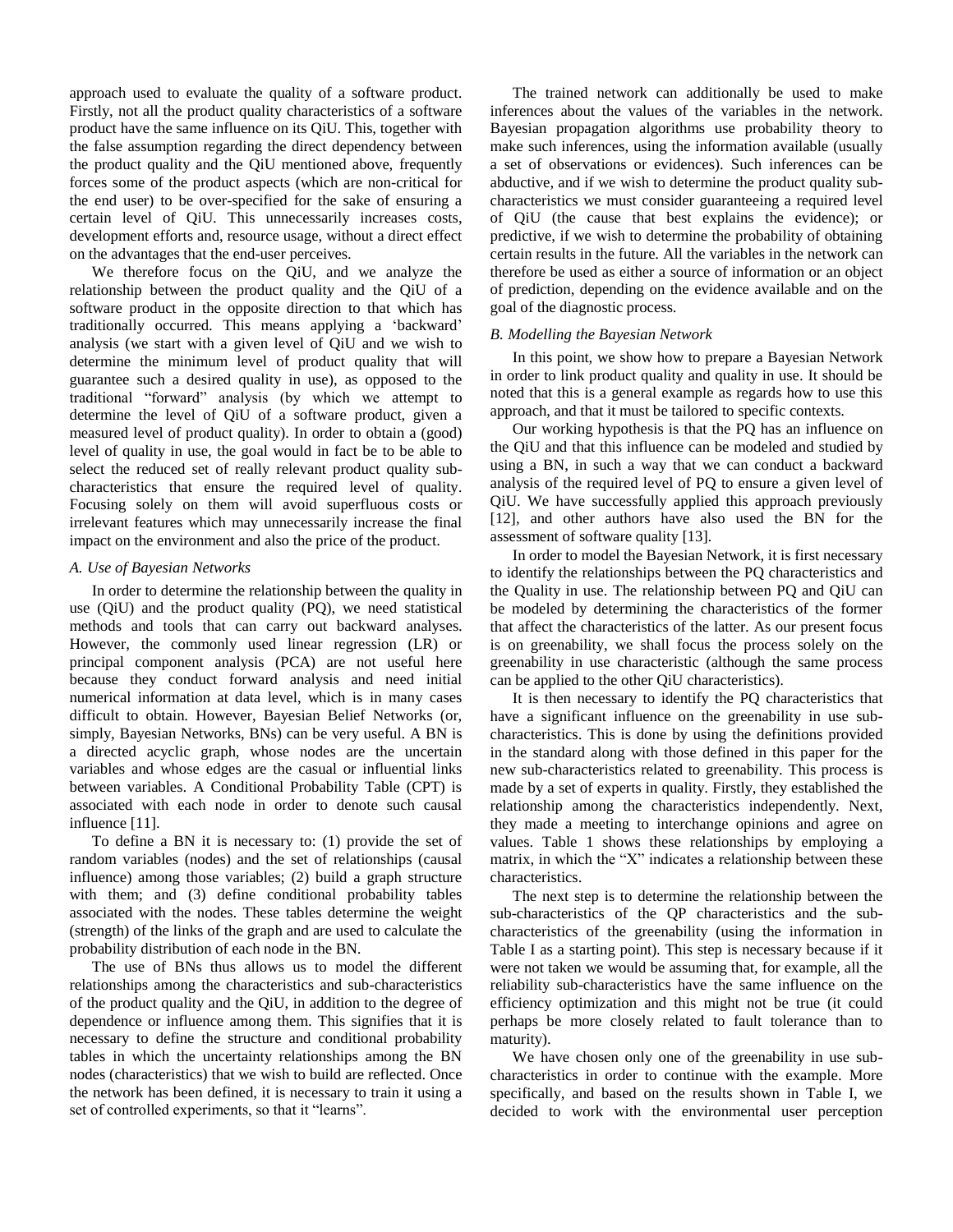because it is the one with most interactions and because it appears to be the closest to the user.

|                 |                           | Greenability in Use        |                                        |                                              |  |
|-----------------|---------------------------|----------------------------|----------------------------------------|----------------------------------------------|--|
|                 |                           | Efficiency<br>optimization | User's<br>environmental<br>perception. | Minimization of<br>environmental<br>effects. |  |
| Product quality | Functional<br>Suitability | X                          | X                                      |                                              |  |
|                 | Performance<br>Efficiency | X                          | x                                      | x                                            |  |
|                 | Compatibility             | x                          | x                                      | X                                            |  |
|                 | <b>Usability</b>          | X                          | X                                      |                                              |  |
|                 | Reliability               |                            | X                                      |                                              |  |
|                 | Security                  |                            |                                        |                                              |  |
|                 | Maintainability           | x                          | X                                      | X                                            |  |
|                 | Portability               |                            | x                                      | X                                            |  |
|                 | Greenability              | x                          | X                                      | X                                            |  |
|                 |                           | 6                          | 8                                      | 5                                            |  |

TABLE I. RELATIONSHIPS BETWEEN CHARACTERISTICS OF SOFTWARE PRODUCT QUALITY AND GREENABILITY IN USE

We have therefore identified the relationships shown in Table II. The "X" again indicates a relationship between these characteristics.

The level of influence (indicated by the relationships in Table I and Table II) may vary between different application domains. The relationships shown in both tables might then need to be tailored to other domains, but the method indicated in this paper is still valid.

It is necessary to use the information provided in Table II to model the Bayesian Network that reflects the relationships identified, taking into account the hierarchical structure of the models and the construction rules for Bayesian Networks. figure 8 shows the results.

As can be observed, there is a node for each characteristic and sub-characteristic, and arcs represent the relationships between the nodes (there is one arc for each X in Table II and another with which to connect a PQ characteristic with its subcharacteristics).

|                           |                                    | User's<br>environmental<br>perception. |                 |                          | User's<br>environmental<br>perception |
|---------------------------|------------------------------------|----------------------------------------|-----------------|--------------------------|---------------------------------------|
| Portability               | Adaptability                       | x                                      |                 | Maturity                 | x                                     |
|                           | Installability                     |                                        | Reliability     | Availability             |                                       |
|                           | Replaceability                     | x                                      |                 | Fault tolerance          | x                                     |
| Compatibility             | Co-existence                       |                                        |                 | Recoverability           | x                                     |
|                           | Interoperability                   | x                                      |                 | Modularity               | x                                     |
| Usability                 | Appropriateness<br>recognisability | x                                      |                 | Reusability              | x                                     |
|                           | Operability                        |                                        | Maintainability | Analysability            |                                       |
|                           | User error<br>protection           |                                        |                 | Modifiability            | x                                     |
|                           | User interface<br>aesthetics       |                                        |                 | Testeability             |                                       |
|                           | Learnability                       | x                                      |                 | Energy<br>efficiency     | x                                     |
|                           | Accessibility                      |                                        | Greenability    | Resource<br>optimization | x                                     |
| Functional<br>Suitability | Functional<br>Completeness         |                                        |                 | Perdurability            | x                                     |
|                           | Functional<br>Correctness          |                                        | Performance     | Time- behaviour          | x                                     |
|                           | Functional<br>Appropriateness      | x                                      | Efficiency      | Resource<br>utilization  | x                                     |
|                           |                                    |                                        |                 | Capacity                 | x                                     |

TABLE II. RELATIONSHIPS BETWEEN PRODUCT QUALITY SUB-<br> CHARACTERISTICS AND GREENABILITY IN USE SUB-CHARACTERISTICS AND GREENABILITY IN USE SUB-CHARACTERISTIC



Fig. 8. BN for environmental user perception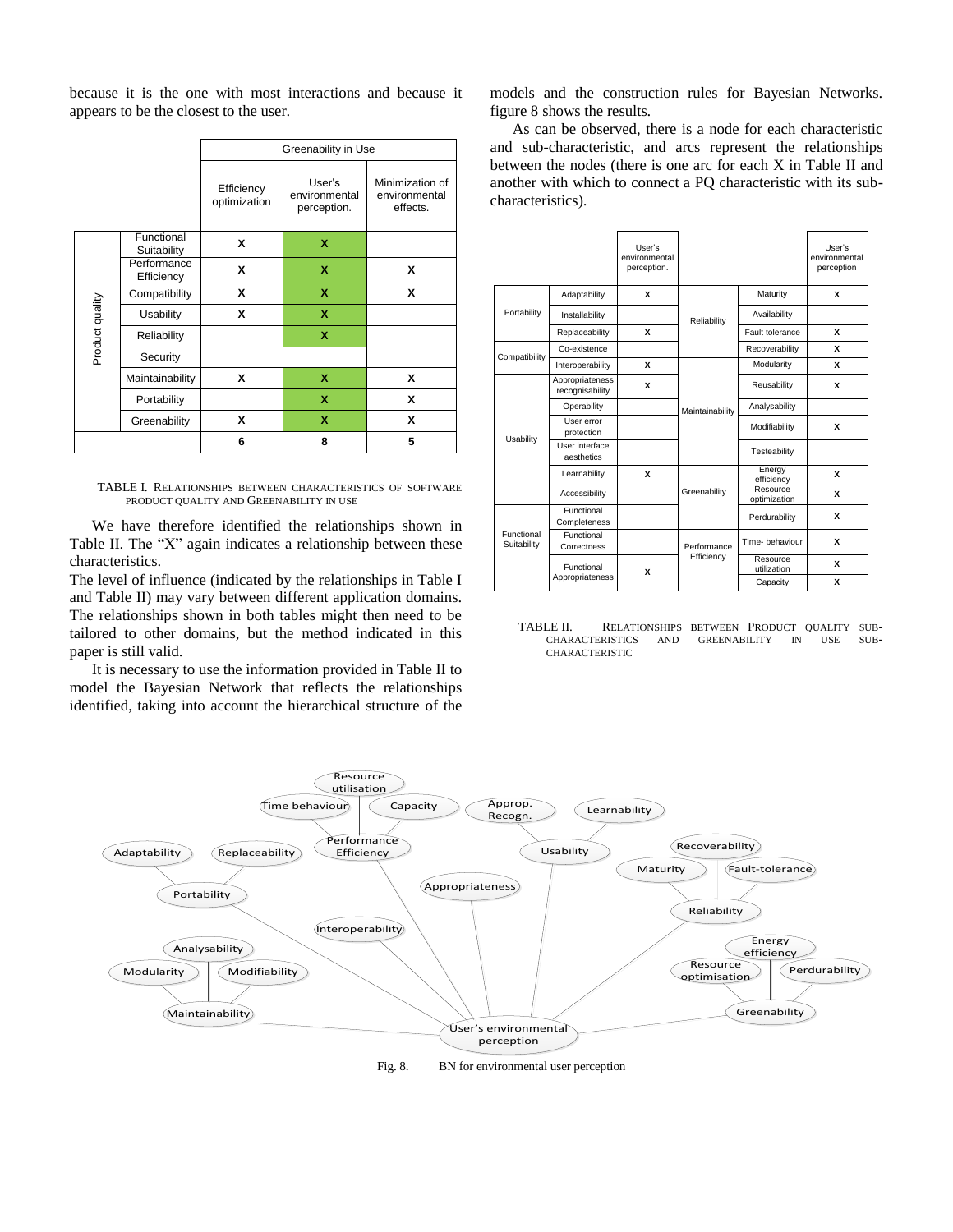Although this BN reflects the relationships identified, it produces a very high number of entries on the final node (that of the environmental user perception). The definition of the probability tables is therefore very laborious and cumbersome.

One practice that is commonly used to simplify the relationships in BNs is based on the introduction of synthetic nodes. In this case, we decided to introduce a synthetic node among the PQ characteristics that are conceptually related. The BN obtained (figure 9) drastically reduces the number of entries in the probability tables. The BN obtained could easily be used to create three individual BNs (one for each of the subtrees that comprise the BN), work independently with them and then combine them to form the complete Bayesian Network.



Fig. 9. The BN from Fig 7, with synthetic nodes

### *C. Adapt the Bayesian Network*

In the previous point, we have shown an example of how to use Bayesian Networks to determine the influence of the greenability in use on the product quality. However, it is necessary to define the rest of BNs and adapt them to the specific context to which it is to be applied.

In order to carry out this adaptation, we must ensure that all the characteristics of the standard are applicable to this context and that no further characteristics are going to be needed. In addition, it should be determined whether to include new characteristics of the context by studying the state of the art, looking for other proposals, consulting experts, etc.

After these actions have been taken, we will be able to build the structure of the Bayesian network.

The next step is to create the probability tables. The influences of some given characteristics will obviously depend on the domain. That means it is vital to create tables to reflect the specific reality of a particular domain.

To do that, we must carry out experiments or surveys that allow us to obtain a series of data that serve as input to the network validation process. This is part of our future work in order to finish the Bayesian network and use it for working on the greenability assessment of a software product.

The final step in being able to use this network will be the definition of specific measurements for the software product we wish to measure. These measurements should be able to be calculated for the product; this will preferably be automatic, though that is not always possible. These measurements will be the ones which will serve as input to the external nodes of the network; their values should be changed into valid inputs to the network. The values will be propagated though the BN, via the nodes and by applying the probability tables, until the lower node is reached (the one about quality in use, or some of its characteristics)

## *D. Use of the Bayesian Networks*

Once the BN's have been adapted to the specific context, they are ready to be used. These BN's can be used to carry out a forward or backward analysis.

In the forward analysis, we can determine the quality in use of a product once it has been created. In order to do we should define measurements for the external nodes that make up the input to the network.

In the backward analysis, we can determine the minimum values of external quality that the product needs to reach a desired level of quality in use. In that way, we can ascertain what values (for the measurements defined for each characteristic) the product should have for the input nodes.